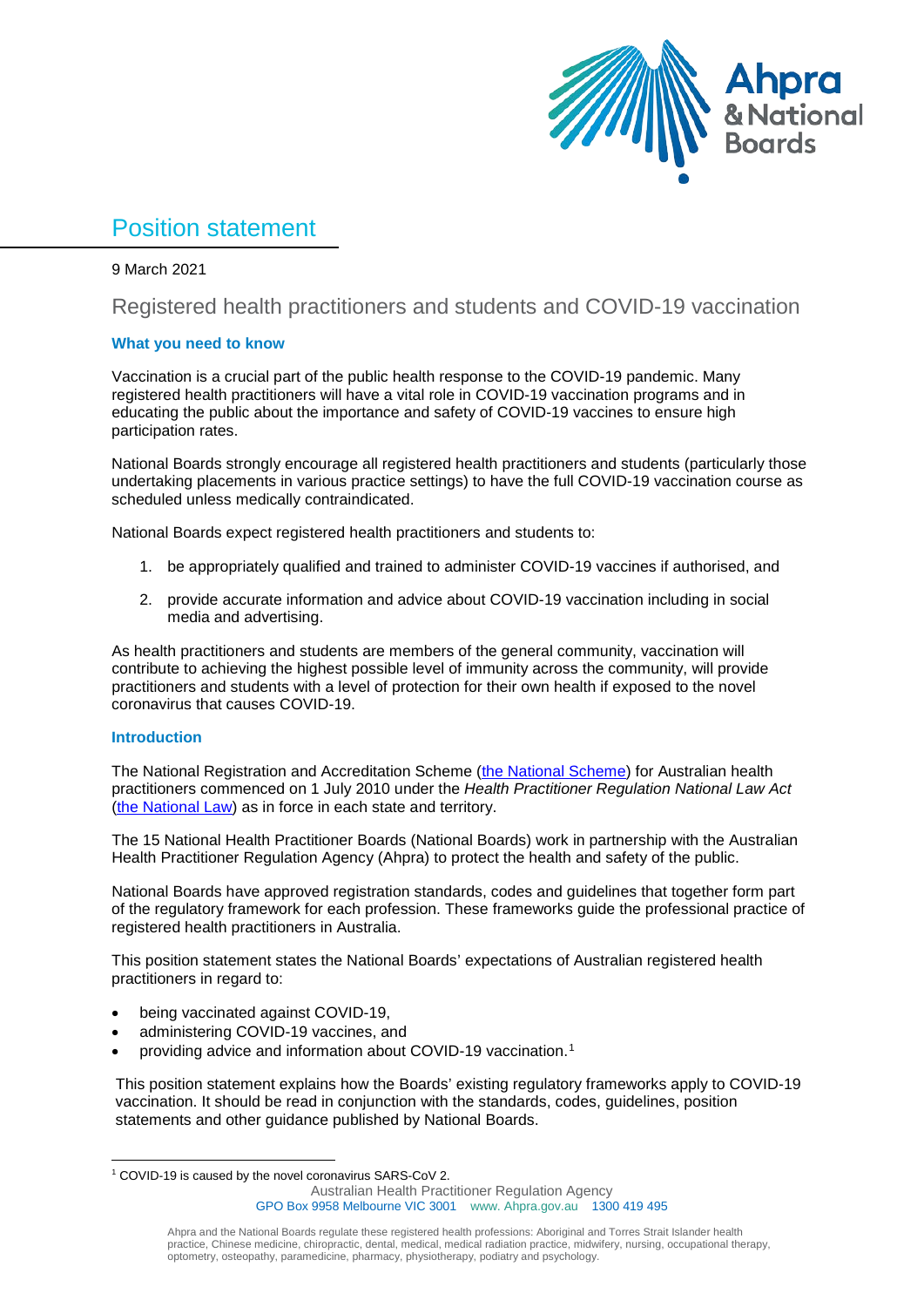This position statement is based on information available in March 2021. Information about COVID-19 and vaccination is still developing and this position statement will be regularly reviewed.

Practitioners should check the public health advice from Commonwealth, State and Territory Health Departments for the most recent information about COVID-19 and vaccination. Relevant links are included at the end of this position statement and published on the COVID-19 section of the Ahpra website.

#### **National Boards' position on COVID-19 vaccination for registered health practitioners**

Vaccination is a crucial part of the public health response to the COVID-19 pandemic. Many registered health practitioners will have a vital role in COVID-19 vaccination programs and in educating the public about the importance and safety of COVID-19 vaccines to ensure high participation rates.

Registered health practitioners who are trained, educated and competent in all aspects of vaccine management and administration and who are authorised under relevant drugs and poisons legislation can administer a COVID-19 vaccine.

Registered health practitioners who are authorised to administer COVID-19 vaccines will be required to complete additional training related to the handling and administration of the vaccines, including the Commonwealth [Department of Health's COVID-19 vaccination training program.](https://www.health.gov.au/initiatives-and-programs/covid-19-vaccines/covid-19-vaccination-training-program)

Vaccination of health practitioners and students serves specific purposes, including:

- as health practitioners and students are members of the general community, vaccination will contribute to achieving the highest possible level of immunity across the community, and
- vaccination will provide practitioners and students with a level of protection in relation to their own health if exposed to the novel coronavirus that causes COVID-19 at work or elsewhere.

National Boards strongly encourage all registered health practitioners and students (particularly those undertaking placements in various practice settings) to have the full COVID-19 vaccination course as scheduled unless medically contraindicated.

This is consistent with the National Boards' expectations, as set out in the [codes of conduct](https://www.nursingmidwiferyboard.gov.au/Codes-Guidelines-Statements/Professional-standards.aspx) or their equivalent, that practitioners have a responsibility to participate in efforts to promote the health of communities and meet obligations with respect to disease prevention including vaccination, health screening and the reporting of notifiable diseases.<sup>[2](#page-1-0)</sup>

Regardless of their own vaccination status, health practitioners must ensure that there are appropriate measures in place in their practice to manage any risk of transmission of the novel coronavirus that causes COVID-19 to patients, colleagues and the community.

#### **Administering and storing vaccines**

All vaccines must be administered and stored in accordance with the relevant legislation, best practice, organisational requirements, vaccination program requirements and the guidelines and recommendations of the [Australian Immunisation Handbook](https://immunisationhandbook.health.gov.au/) (the Handbook). [3](#page-1-1) National Boards recognise the Handbook as providing current, evidence-based advice to health practitioners about the safe and effective use of vaccines and the public health benefits associated with vaccination. Health practitioners must also ensure that up to date and reputable sources of information are accessed to support the provision of advice and information about COVID-19 vaccines.

#### **Conscientious objection**

In the case of a conscientious objection about receiving, authorising, prescribing or administering COVID-19 vaccination, practitioners must inform their employer and/or other relevant colleagues

<span id="page-1-0"></span> <sup>2</sup> In addition, section 11.2.4 of *Good medical practice*, states that good medical practice for medical practitioners involves making sure you are immunised against relevant communicable diseases.

<span id="page-1-1"></span><sup>3</sup> Commonwealth Department of Health (2020). *Australian COVID-19 Vaccination Policy*. See:

[https://www.health.gov.au/initiatives-and-programs/covid-19-vaccines/about-covid-19-vaccines/australias-covid-19-vaccination](https://www.health.gov.au/initiatives-and-programs/covid-19-vaccines/about-covid-19-vaccines/australias-covid-19-vaccination-policy)[policy](https://www.health.gov.au/initiatives-and-programs/covid-19-vaccines/about-covid-19-vaccines/australias-covid-19-vaccination-policy)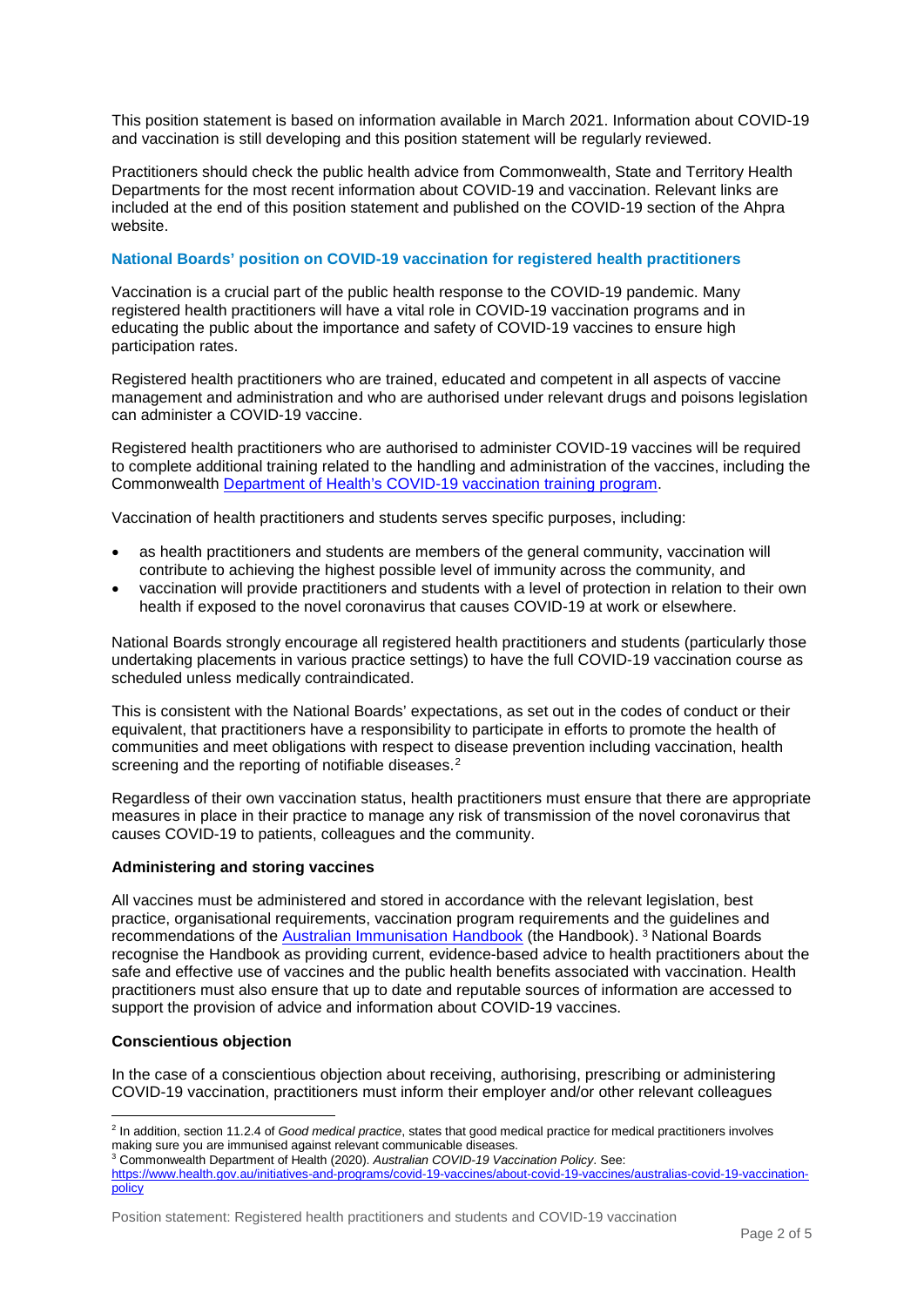(where necessary) of their objection as soon as reasonably practical. For example, a practitioner's personal beliefs may form the basis of a conscientious objection to particular treatments.

In addition to the above, it is important that practitioners inform their patient or client of their conscientious objection where relevant to the patient or client's treatment or care. In informing their patient or client of a conscientious objection to COVID-19 vaccination, practitioners must be careful not to discourage their patient or client from seeking vaccination. Practitioners authorised to prescribe and/or administer the vaccine but who have a conscientious objection must ensure appropriate referral options are provided for vaccination.

While some health practitioners may have a conscientious objection to COVID-19 vaccination, all practitioners, including students on placement, must comply with local employer, health service or health department policies, procedures and guidelines relating to COVID-19 vaccination. Any queries about these should be directed towards the individual employer, health service, state or territory health department and/or education provider for registered students. National Boards regulate individual practitioners and not health services or state and territory health departments. Queries about COVID-19 vaccination programs should be directed to the Commonwealth, state and territory governments which are responsible for these programs.

#### **COVID-19 vaccination information sharing and social media**

National Boards expect all health practitioners to use their professional judgement and the best available evidence in practice. This includes when providing information to the public about public health issues such as COVID-19 and vaccination. When advocating for community and population health, health practitioners must also use their expertise and influence to protect and advance the health and wellbeing of individuals as well as communities and broader populations.

Any promotion of anti-vaccination statements or health advice which contradicts the best available scientific evidence or seeks to actively undermine the national immunisation campaign (including via social media) is not supported by National Boards and may be in breach of the codes of conduct and subject to investigation and possible regulatory action.

National Boards have developed [social media guidance](https://www.ahpra.gov.au/Publications/Social-media-guidance.aspx) to help registered health practitioners understand and meet their obligations when using social media. The guidance explains that registered health practitioners must make sure that their social media activity is consistent with the regulatory framework for their profession and does not contradict or counter public health campaigns or messaging, such as the [Australian COVID-19 Vaccination](https://www.health.gov.au/initiatives-and-programs/covid-19-vaccines/about-covid-19-vaccines/australias-covid-19-vaccination-policy) Policy.

Health practitioners are reminded that it is an offence under the National Law to advertise a regulated health service<sup>[4](#page-2-0)</sup> (including via social media) in a way that is false, misleading or deceptive. Advertising that includes false, misleading or deceptive claims about COVID-19, including anti-vaccination material, may result in prosecution by Ahpra.

Concerns about the conduct or practice of a health practitioner can be reported to Ahpra via the [Ahpra concerns submission portal.](https://www.ahpra.gov.au/Notifications/How-to-submit-a-concern.aspx) National Boards can consider whether the practitioner has breached their professional obligations and will treat these matters seriously and in accordance with established procedure.

#### **More information**

#### **Additional guidance from National Boards**

The Chiropractic Board of Australia's [Statement on the provision of health information](https://www.chiropracticboard.gov.au/Codes-guidelines/Position-statements.aspx) contains important information for chiropractors on vaccination and information sharing.

The Nursing and Midwifery Board of Australia's [Position statement on nurses, midwives and](https://www.nursingmidwiferyboard.gov.au/Codes-Guidelines-Statements/Position-Statements/vaccination.aspx)  [vaccination](https://www.nursingmidwiferyboard.gov.au/Codes-Guidelines-Statements/Position-Statements/vaccination.aspx) provides important information for nurses and midwives on vaccination and information sharing.

<span id="page-2-0"></span> <sup>4</sup> A regulated health service is a service provided by, or usually provided by, a health practitioner (as defined in the National Law).

Position statement: Registered health practitioners and students and COVID-19 vaccination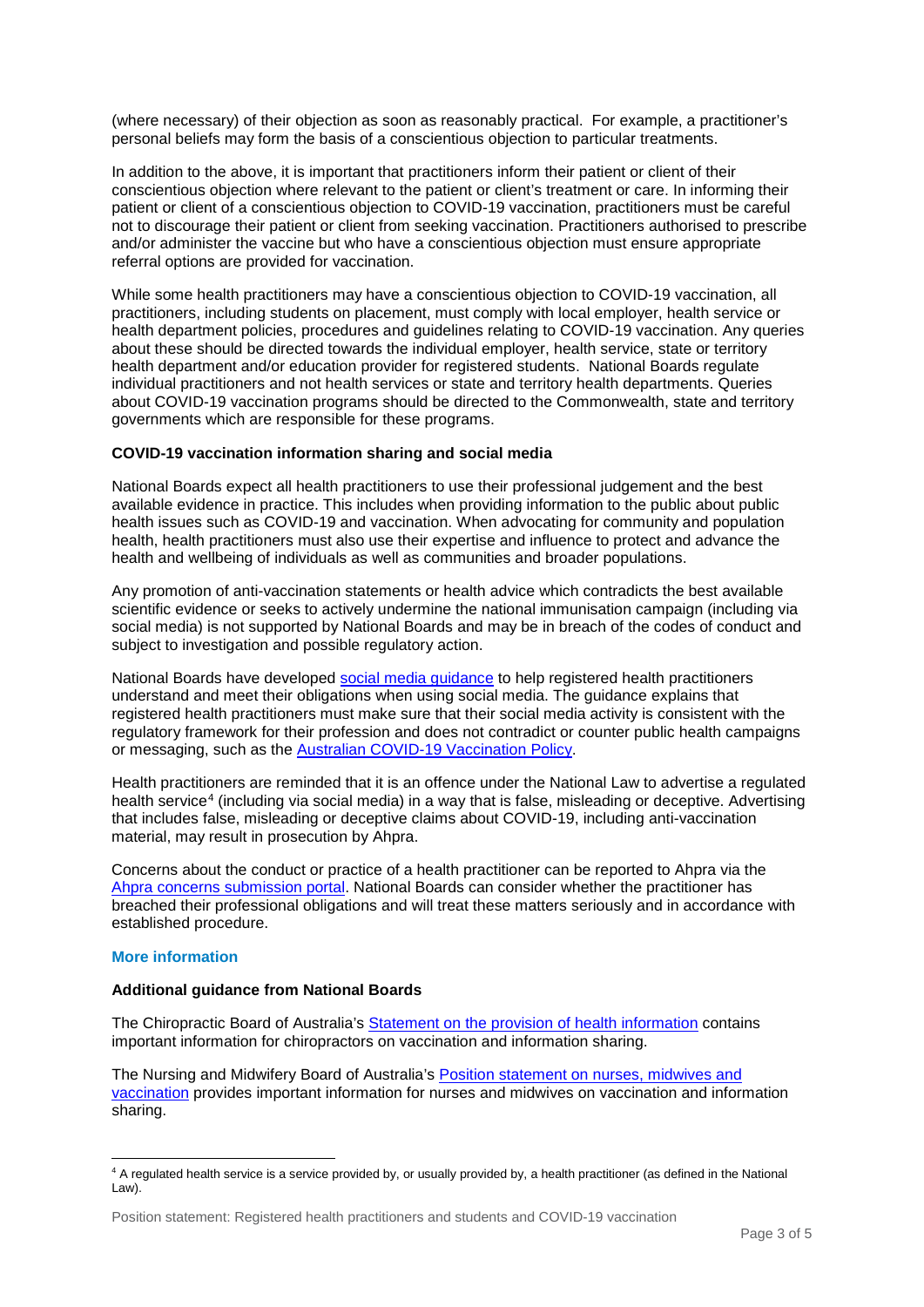#### **National public health information about COVID-19 and vaccination**

[www.health.gov.au](http://www.health.gov.au/) is the official site for the latest information on the novel coronavirus pandemic.

Information about national vaccination policy is available from: *Commonwealth Department of Health (2020). Australian COVID-19 Vaccination Policy*. See: [www.health.gov.au/initiatives-and](http://www.health.gov.au/initiatives-and-programs/covid-19-vaccines/about-covid-19-vaccines/australias-covid-19-vaccination-policy)[programs/covid-19-vaccines/about-covid-19-vaccines/australias-covid-19-vaccination-policy.](http://www.health.gov.au/initiatives-and-programs/covid-19-vaccines/about-covid-19-vaccines/australias-covid-19-vaccination-policy)

Information about the COVID-19 vaccination training program is available on the Department of Health website. See: [www.health.gov.au/initiatives-and-programs/covid-19-vaccines/covid-19](http://www.health.gov.au/initiatives-and-programs/covid-19-vaccines/covid-19-vaccination-training-program) [vaccination-training-program](http://www.health.gov.au/initiatives-and-programs/covid-19-vaccines/covid-19-vaccination-training-program)

The Therapeutic Goods Administration website provides valuable information on COVID-19 vaccines, including information about advertising COVID-19 vaccines. See: [www.tga.gov.au/covid-19-vaccines.](http://www.tga.gov.au/covid-19-vaccines)

| <b>Jurisdiction</b>                 | <b>Web link</b>                                                                                                                                        |
|-------------------------------------|--------------------------------------------------------------------------------------------------------------------------------------------------------|
| <b>Australian Capital Territory</b> | www.covid19.act.gov.au/vaccine.                                                                                                                        |
| New South Wales                     | www.health.nsw.gov.au/Infectious/covid-19/Pages/covid-<br>vaccination.aspx                                                                             |
| <b>Northern Territory</b>           | coronavirus.nt.gov.au/                                                                                                                                 |
| Queensland                          | www.health.gld.gov.au                                                                                                                                  |
| South Australia                     | www.sahealth.sa.gov.au/wps/wcm/connect/public+content/sa+he<br>alth+internet/conditions/infectious+diseases/covid-<br>19/vaccine/covid-19+vaccinations |
| Tasmania                            | www.coronavirus.tas.gov.au/vaccination-information/covid-19-<br>vaccination                                                                            |
| Victoria                            | www.coronavirus.vic.gov.au/vaccine                                                                                                                     |
| Western Australia                   | ww2.health.wa.gov.au/Articles/A_E/Coronavirus/COVID19-<br>vaccination-program                                                                          |

**State and Territory information on COVID-19 and vaccination:**